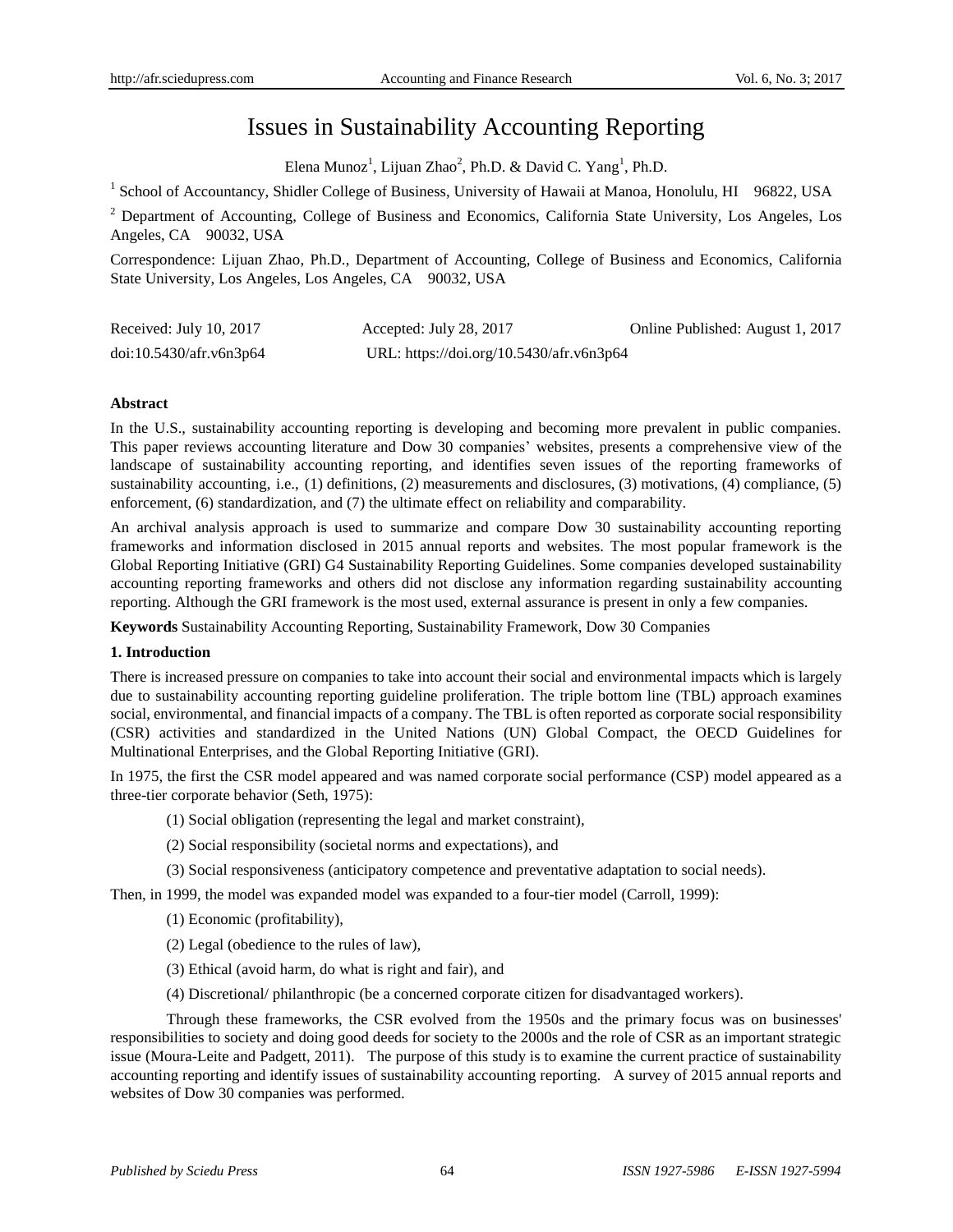# **2. Literature Review and Method**

Table 1. Survey of 2015 Sustainability Accounting Reporting of Dow 30 Companies

| Company                               | <b>Sustainability Framework</b>                                                                                                                                                             | <b>External</b><br><b>Assurance</b>                                          | <b>Standard Applied</b>                                                                                                                                                                                         |
|---------------------------------------|---------------------------------------------------------------------------------------------------------------------------------------------------------------------------------------------|------------------------------------------------------------------------------|-----------------------------------------------------------------------------------------------------------------------------------------------------------------------------------------------------------------|
| MMM 3M                                | GRI, ISO<br>14001-certified<br>(or<br>United<br><b>Nations</b><br>equivalent),<br>Global Compact Communication<br>on Progress                                                               | Veritas<br><b>Bureau</b><br>North<br>America,<br>Inc.<br>(Bureau<br>Veritas) | Assurance Standard AA10000AS<br>(2008) Type 2 assurance.                                                                                                                                                        |
| <b>AXP</b> American<br><b>Express</b> | Self-<br>N <sub>0</sub><br>Current<br>Report,<br>Developed:<br>Carbon Disclosure<br>Project                                                                                                 | None                                                                         |                                                                                                                                                                                                                 |
| <b>AAPL</b> Apple                     | ISO 14040/14044 Environmental<br><b>ISO</b><br>14064-3<br>Management,<br><b>Greenhouse Gases</b>                                                                                            | Veritas<br>Bureau<br>North<br>America,<br>(Bureau<br>Inc.<br>Veritas)        | World<br>Resources<br>Institute<br>(WRI)/World Business Council for<br>Sustainable<br>Development<br>(WBCSD)<br>Greenhouse<br>Gas<br>Protocol International Standard on<br>Assurance Engagements (ISAE)<br>3000 |
|                                       |                                                                                                                                                                                             | Fraunhofer<br>Institute                                                      | ISO 14046-3                                                                                                                                                                                                     |
| <b>BA</b> Boeing                      | Self-Developed:<br>CDP,<br>International<br>Aerospace<br><b>Environmental Group Greenhouse</b><br>Gas (GHG) Reporting Guidance                                                              | None                                                                         |                                                                                                                                                                                                                 |
| <b>CAT</b> Caterpillar                | <b>GRI</b>                                                                                                                                                                                  | None                                                                         |                                                                                                                                                                                                                 |
| <b>CVX</b> Chevron                    | Operational<br>Self-Developed:<br>Excellence Management System<br>(OEMS)<br>based<br>on<br>IPIECA/API/IOGP Oil and gas<br>industry guidance on voluntary<br>sustainability reporting (2015) | Lloyd's<br>Register<br>Quality Assurance<br>Ltd. (LRQA)                      | <b>ISO</b><br>14001:2004<br><b>OHSAS</b><br>and<br>18001:2007                                                                                                                                                   |
| <b>CSCO</b> Cisco                     | United<br>GRI,<br><b>Nations</b><br>Global<br><b>LEAD</b><br>Compact<br>Program<br>Advanced Criteria, United<br>Global<br><b>Nations</b><br>Compact<br><b>Communication on Progress</b>     | None                                                                         | ISO 14001                                                                                                                                                                                                       |
| KO Coca-Cola                          | <b>GRI</b>                                                                                                                                                                                  | EY                                                                           | review level                                                                                                                                                                                                    |
| <b>DIS Disney</b>                     | GRI                                                                                                                                                                                         | Ceres                                                                        | review level                                                                                                                                                                                                    |
| DD E I du Pont de<br>Nemours and Co   | GRI, CDP                                                                                                                                                                                    | <b>WSP</b>                                                                   | ISO 14064-3, ISO 14065                                                                                                                                                                                          |
| <b>XOM Exxon Mobil</b>                | IPIECA, OGP, API and GRI                                                                                                                                                                    | Lloyd's<br>Register<br>Quality Assurance,<br>Inc                             | ISO 9001 and ISO 14001                                                                                                                                                                                          |
| <b>GE</b> General Electric            | <b>GRI</b>                                                                                                                                                                                  | Internal audit                                                               |                                                                                                                                                                                                                 |
| GS Goldman Sachs                      | Self-Developed:<br>Environmental<br>Policy Framework, CDP                                                                                                                                   |                                                                              |                                                                                                                                                                                                                 |
| HD Home Depot                         | <b>GRI</b>                                                                                                                                                                                  | None                                                                         |                                                                                                                                                                                                                 |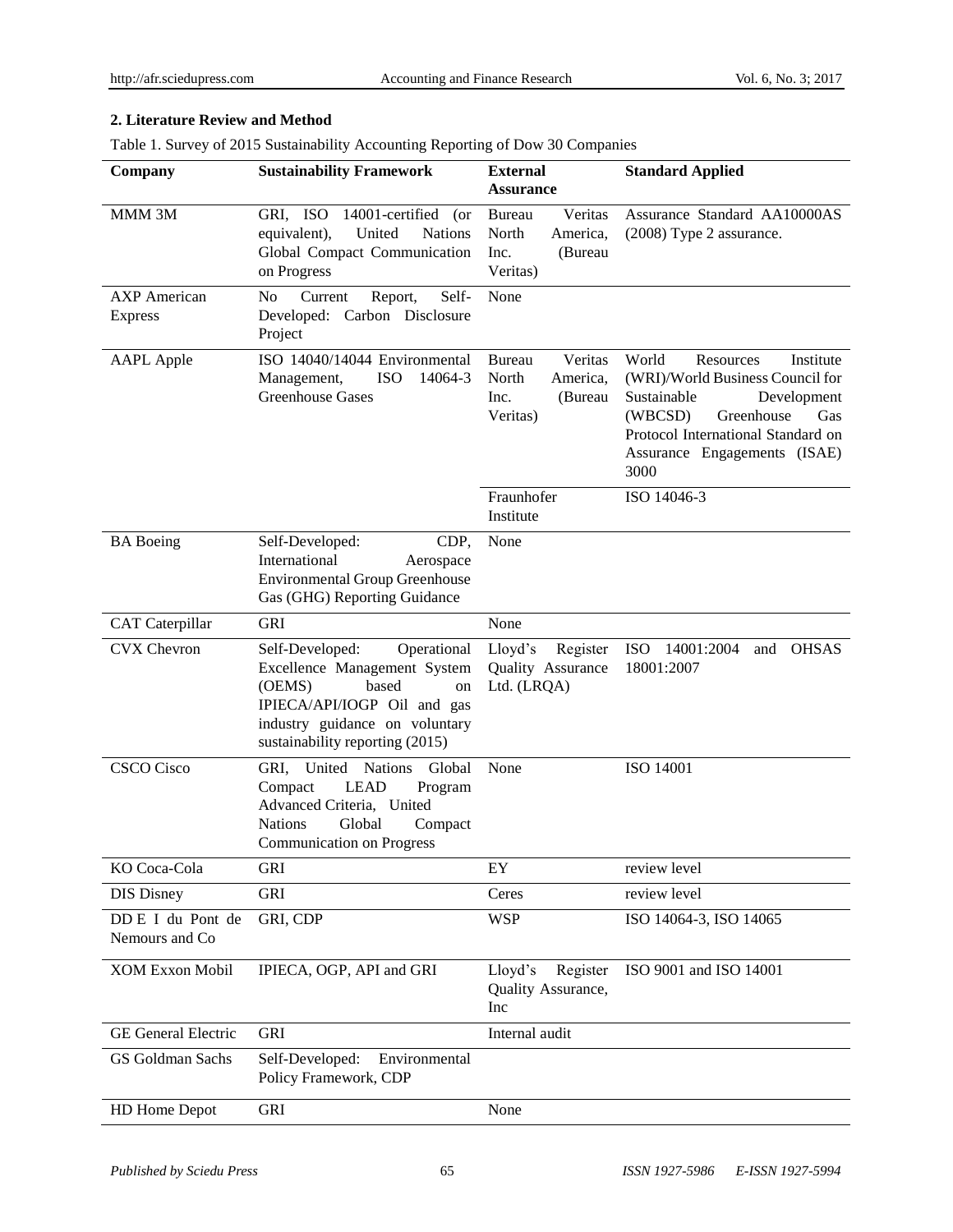| <b>IBM IBM</b>                      | GRI, OneReport                                               | Veritas<br><b>Bureau</b><br>Certification                                  | ISO 14001, ISO 50001                                                                                                                                                                                                                                                                                                                                                                                                                                                                                                                                                                     |
|-------------------------------------|--------------------------------------------------------------|----------------------------------------------------------------------------|------------------------------------------------------------------------------------------------------------------------------------------------------------------------------------------------------------------------------------------------------------------------------------------------------------------------------------------------------------------------------------------------------------------------------------------------------------------------------------------------------------------------------------------------------------------------------------------|
| <b>INTC</b> Intel                   | GRI, CDP                                                     | EY                                                                         | review level, ISO 14001                                                                                                                                                                                                                                                                                                                                                                                                                                                                                                                                                                  |
| <b>JNJ</b> Johnson<br>&<br>Johnson  | <b>GRI</b>                                                   | <b>ERM</b> Certification<br>Verification<br>and<br>Services<br>(ERM<br>CVS | <b>ISAE 3000</b>                                                                                                                                                                                                                                                                                                                                                                                                                                                                                                                                                                         |
| <b>JPM JPMorgan</b><br>Chase        | <b>GRI</b>                                                   | None                                                                       |                                                                                                                                                                                                                                                                                                                                                                                                                                                                                                                                                                                          |
| <b>MCD McDonald's</b>               | <b>GRI</b>                                                   | None                                                                       |                                                                                                                                                                                                                                                                                                                                                                                                                                                                                                                                                                                          |
| <b>MRK</b> Merck                    | GRI, UNGC, CDP                                               | <b>WSP</b>                                                                 | ISO 14064-3                                                                                                                                                                                                                                                                                                                                                                                                                                                                                                                                                                              |
| <b>MSFT Microsoft</b>               | <b>GRI</b>                                                   | None                                                                       | ISO 14001                                                                                                                                                                                                                                                                                                                                                                                                                                                                                                                                                                                |
| <b>NKE Nike</b>                     | GRI, UNGC                                                    | None                                                                       |                                                                                                                                                                                                                                                                                                                                                                                                                                                                                                                                                                                          |
| PFE Pfizer                          | <b>GRI</b>                                                   | None                                                                       |                                                                                                                                                                                                                                                                                                                                                                                                                                                                                                                                                                                          |
| <b>PG</b> Procter<br>$\&$<br>Gamble | <b>GRI</b>                                                   | None,<br>Environmental<br>Resources<br>Management<br>(ERM) in 2010         | OSHAS 18001 and ISO 14001.                                                                                                                                                                                                                                                                                                                                                                                                                                                                                                                                                               |
| <b>TRV</b> Travelers                | None                                                         | None                                                                       |                                                                                                                                                                                                                                                                                                                                                                                                                                                                                                                                                                                          |
| Companies Inc.                      | Provided CDP Response                                        |                                                                            |                                                                                                                                                                                                                                                                                                                                                                                                                                                                                                                                                                                          |
| <b>UTX</b> United<br>Technologies   | Greenhouse<br>Self-Developed:<br>Gases                       | None                                                                       |                                                                                                                                                                                                                                                                                                                                                                                                                                                                                                                                                                                          |
| <b>UNH UnitedHealth</b>             | Informal<br>Self-Developed:<br>Key<br>Performance Indicators | None                                                                       |                                                                                                                                                                                                                                                                                                                                                                                                                                                                                                                                                                                          |
| VZ Verizon                          | <b>GRI</b>                                                   | ${\rm EY}$                                                                 | The<br>Review<br>level<br>(verified<br>Protocol:<br>Greenhouse<br>Gas<br>A<br>Corporate<br>Accounting<br>and<br>Reporting<br>Standard<br>Revised<br>Edition by the World<br>Resources Institute (WRI)/World<br><b>Business Council for Sustainable</b><br>Development (WBCSD).<br>Environmental<br>Protection<br>US<br>Agency (EPA) 2008<br>Climate<br><b>Leaders Greenhouse</b><br>Gas Reporting Protocol: Direct<br>Emissions from Stationary and<br><b>Mobile Combustion Sources</b><br>Intergovernmental<br>Panel<br>on<br>Climate Change (IPCC) Fourth<br>Assessment Report (2007)) |
| V Visa                              | GRI                                                          | None,<br>Internal<br>assessment                                            | ISO 14001                                                                                                                                                                                                                                                                                                                                                                                                                                                                                                                                                                                |
| WMT Wal-Mart                        | GRI                                                          | None                                                                       |                                                                                                                                                                                                                                                                                                                                                                                                                                                                                                                                                                                          |

Table 1 clearly shows that GRI is the most widely used standard for sustainability accounting reporting. The GRI was initiated by CERES (http://www.ceres.org) and the UN Environment Program in 1997. In 2002, the GRI became an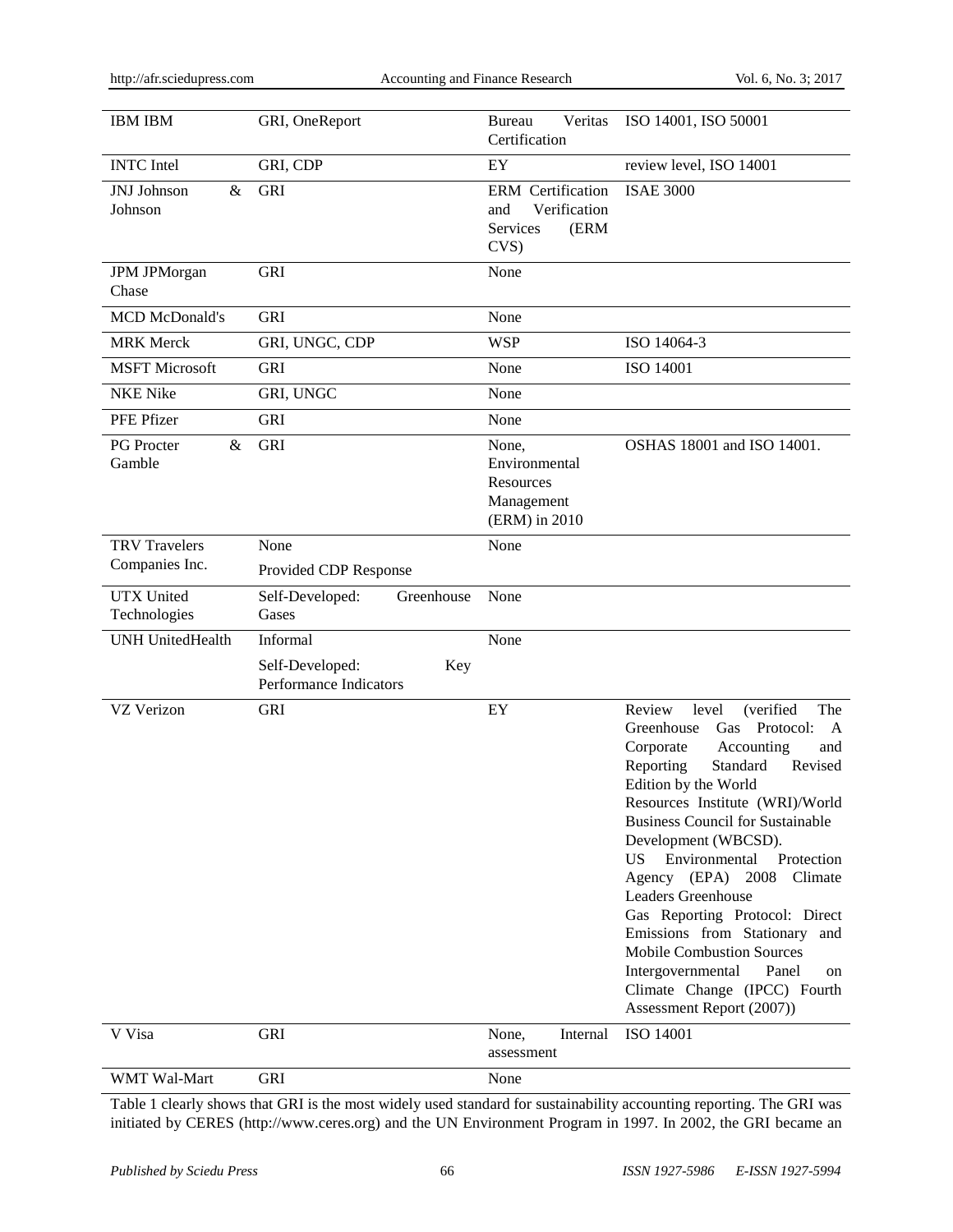independent body to create a language which could be used by others to form judgments about the reported performance, and which could over time lead to the emergence of a societal consensus about what constitutes acceptable norms of behavior with regard to sustainability. Additionally, the International Standards Organization (ISO), the World Business Council for Sustainable Development (WBCSD), AccountAbility, the Sustainability Integrated Guidelines for Management project (SIGMA), the Carbon Disclosure Project (CDP), the United Nations Global Compact (UNGC), and Business in Community (BITC) have issued sustainability accounting reporting related standards.

There are several issues concerning sustainability accounting reporting concerning both in concept and in practice. According to (Slager, Gond & Moon, 2012) there are three components to that comprise the regulatory power of a standard. The first is design which is the established set of common practices. The second is legitimacy which is the authority based on multiple stakeholders. The third and last is monitoring which is rule enforcement through the monitoring of practices. Although there is a mutually agreed upon concept of sustainability accounting reporting in that more than just financial information should be provided, there is a lack of uniformity in just the first component of design. Without the first component of an established set of common practices, there is no progression to legitimacy or monitoring.

In the accounting literature, some posit that the TBL is not an approach to sustainability accounting reporting (Gray and Milne, 2004). The TBL approach is criticized as a misrepresentation of the sustainability issues, as a means of buying off conflict, and as an active failure to recognize that the financial will always dominate any kind of bottom line in capitalism (Gray and Milne, 2004). There are debates about (a) definitions, (b) measurements and disclosures, (c) motivations, (d) compliance, (e) enforcement, (f) standardization, and (g) the ultimate effect on reliability and comparability.

#### a. Definitions

Although there is a growing body of sustainability reporting guidelines, there is a concern that the further standardization is needed. Primarily, there is no consensus as to what to term the concept that demonstrate the fundamental lack of uniformity. Despite their different names, triple bottom line reporting, social and environmental reports, sustainability reports, and corporate social responsibility reports, each reporting mechanism attempts to account for their social and environmental impacts (Archel, Fernandez & Larrinaga, 2008). Elkington's Measurement Claim (Elkington, 1997) explains that social performance and impact can be measured in relatively objective ways. The Aggregation Claim (Elkington, 1997) is a social profit or loss that can be calculated using data from standard indicators and a relatively uncontroversial formula that could be used for any firm. The Aggregation Claim is not achieved because there is not method or formula in the framework to aggregate across the principles. As a result, there is confusion as to the approach to profit maximization.

# b. Measurements and Disclosures

With the inconsistent definitions, there are inconsistent measurements. The social responsibility of sustainability is the most challenging to measure and quantify (Christofi, Christofi & Sisaye, 2012). There is a duality between the stated aims of the GRI and its actual use in corporations (Vigneau, Humphreys & Moon, 2014).

In sustainability accounting reporting, selective disclosure presents a potential bias. Regulators should consider mandating some of these disclosures and standardizing certain aspects of disclosures to prevent companies from concealing negative or bad news and disclosing positive or good news. If leading indicator disclosures are mandated or assured by external professional accountants, the reliability of these disclosures could potentially increase in the future (Coram, Monroe & Woodliff, 2009).

## c. Motivations

Additionally, the motivation and desire for compliance is unclear. Isomorphism coerces one actor within a population to mimic the other actors and is categorized as three types, coercive, mimetic, and normative. Companies are influenced by coercive, normative and mimetic isomorphism when adopting sustainability reporting frameworks. External factors like stakeholders, government, and regulations are coercive. Peer influence is mimetic and normative. There is a disproportionate implementation of sustainability practices with an emphasis on domestic sustainability which is lacking in the international operations of a company (Hashmi, Damanhouri & Rana, 2015). Companies in the U.S. are closely scrutinized by environmental groups that are also based in the U.S. and this motivates the companies to emphasize sustainability domestically rather than internationally.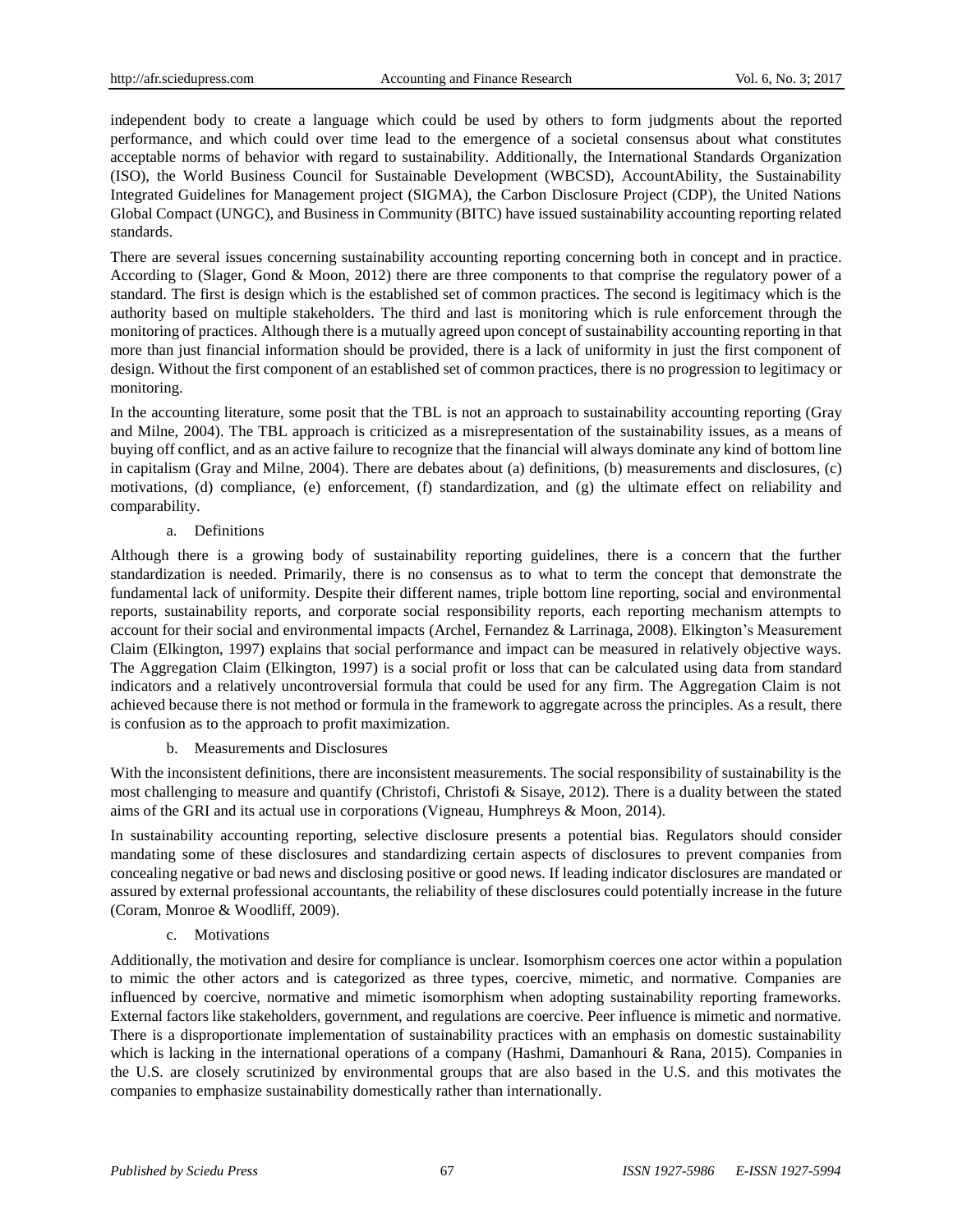Sustainability indices, such as the Dow Jones Sustainability Index (DJSI), create external pressures for companies and lead to fixation on selection criteria, rather than improvements in areas that are more relevant to the company. This undermines the objective of sustainability accounting reporting.

d. Compliance

Another criticism is the methods of certification and compliance. Although the ISO 14001 provides requirements with guidance for use, the international standard on environmental management systems does not provide specific performance requirements (Sidhar, 2013). The other issue regarding compliance is that sustainability accounting reporting is voluntary and therefore do not require attestation by a third party. Unlike financial reporting, the company must engage an external auditor to attest to not only the reliability of financial statements, but also to management's assertion of the internal controls over financial reporting. The external assurance not only encourages compliance, but also discourages fraudulent acts because of the possibility that the act will be noticed. Given that this practice is voluntary, only some companies practice sustainability accounting reporting and fewer provide external assurance.

The guidelines of sustainability accounting reporting have replaced the evaluation of CSR and the development of company specific standards. The GRI standardized some forms of CSR management practices by institutionalizing CSR information and the associated reporting and norms (Brown, de Jong & Levy, 2001). In actuality, organizational actors and companies employ the reporting principles as management guidelines by viewing the GRI as a CSR performance assessment tool (Vigneau, Humphreys & Moon, 2014).

e. Enforcement

Given that sustainability accounting reporting is voluntary, there is no authority that will penalize a company for noncompliance. Additionally, the companies that practice sustainability accounting reporting do not face penalization if there are misstatements, but again it is less likely that there will be misstatements because the company can develop its own framework.

Additionally, there is no standardized approach to corrective action. The company judges the negative effect or impact as being so important to take corrective action. In these cases, the company implicitly takes responsibility for the occurrence of the negative aspect. Other companies provide a more formalized and concrete approach (Hahn and Lulfs, 2014).

f. Standardization

There is a multitude of sustainability reporting guidelines with numerous approaches. This leads to a lack of uniformity and comparability across companies. Additionally, the standards and indices should focus not only on the overall sustainability performance, but also stratify performance by industry. The one size fits all approach to sustainability reporting is not conducive to a diverse economy (Sidhar, 2013). In terms of disclosure, there are discernible trends for each industry. Disclosures have strategic focus and competitive landscapes within which different industries operate as well as presence of industry-specific success factors such as the heavy dependence on human resources or individual-specific intellectual capital (Cohen, Holder-Webb, Nath & Wood, 2012). Although the GRI released some guidelines for specific industries like utilities and financial institutions among others (GRI, 2013), there is still a need to include more industries and improve the breadth and depth, as well as the uniformity, of the existing sustainability reporting standards.

## g. Effect on reliability and comparability

An enormous diversity is evident with regards to categories, decision rules, definitions and even measurement approaches, undermining the comparability of findings and the accumulation of knowledge (Vourvachis and Woodward, 2015).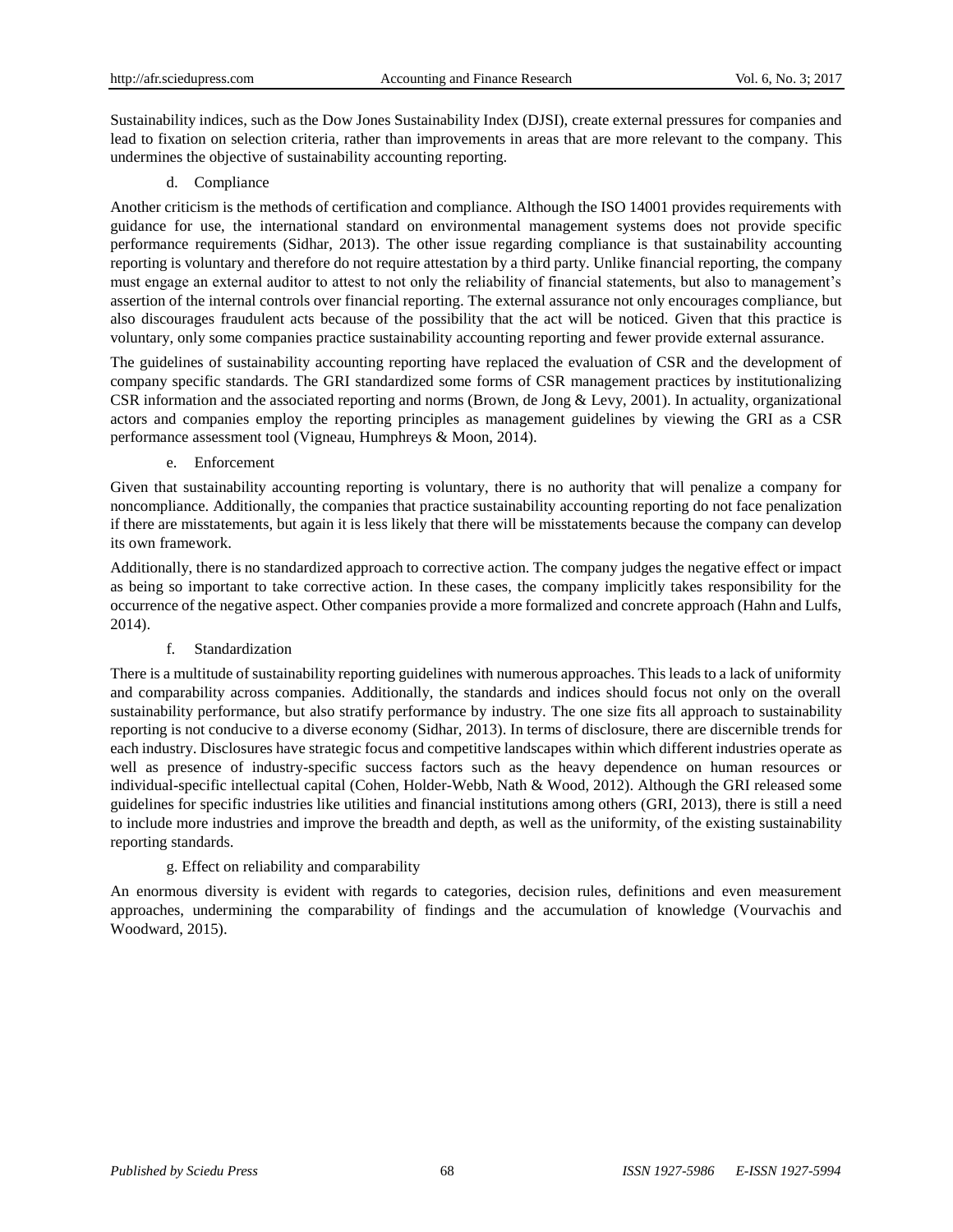# **3. Empirical Results**



Table 2 shows that there are 22 companies that incorporate the GRI standards in their sustainability accounting reports. There are 14 companies that exclusively use the GRI standards. However, there are only 11 companies that provide sustainability accounting reports and external assurance. The accounting firm Earst  $&$  Young (EY) performed the most engagements with 3 out of 11 companies. Other external assurance is provided by Bureau Veritas North America, Inc. (Bureau Veritas), Fraunhofer Institute, Lloyd's Register Quality Assurance, Inc., Environmental Resources Management, and WSP. The general trend is an increase in the companies that use the GRI standards and the companies that provide external assurance. However, compared to 2010, there are two more companies using the UN Global Compact and industrial specified reporting standards (Guo and Yang, 2014). It is interesting to note that there are more companies using multiple standards. This may be associated with the inability to apply a one size fits all approach and the need for industry specific guidelines.

There are 5 companies that developed a sustainability accounting reporting framework. The most common feature of the self-developed sustainability frameworks is greenhouse gas emissions and adopts guidelines and terminology from the CDP. Compared to 2010 (Guo and Yang, 2014), there is a decrease in self-developed frameworks and an increase in the adoption of GRI standards.

There is one company that does not provide a formal sustainability accounting report, The Travelers Companies, Inc. Additionally, UnitedHealth Group Incorporated did not provide a formal sustainability accounting report, meaning that its informal report comprised only infographics, a reference to sustainability in the annual report, or references to policies and an absence of a qualitative report incorporating the all of the material. The two companies that did not provide formal sustainability accounting reports were both from insurance industries and added in 2009 or later. This is in accordance with previous literature that demonstrated lack of sustainability accounting reporting in the insurance industry (Guo and Yang, 2014). The Travelers Companies, Inc. did not provide a formal sustainability report, but provided the response to the CDP and Insurer Climate Risk Survey. Interestingly, although The Travelers Companies, Inc. and UnitedHealth Group Incorporated do not provide a formal sustainability report, both are included in the DJSI. The Travelers Companies, Inc. states in the 2014 Annual Report that all Travelers-owned campuses are ENERGY STAR® Certified.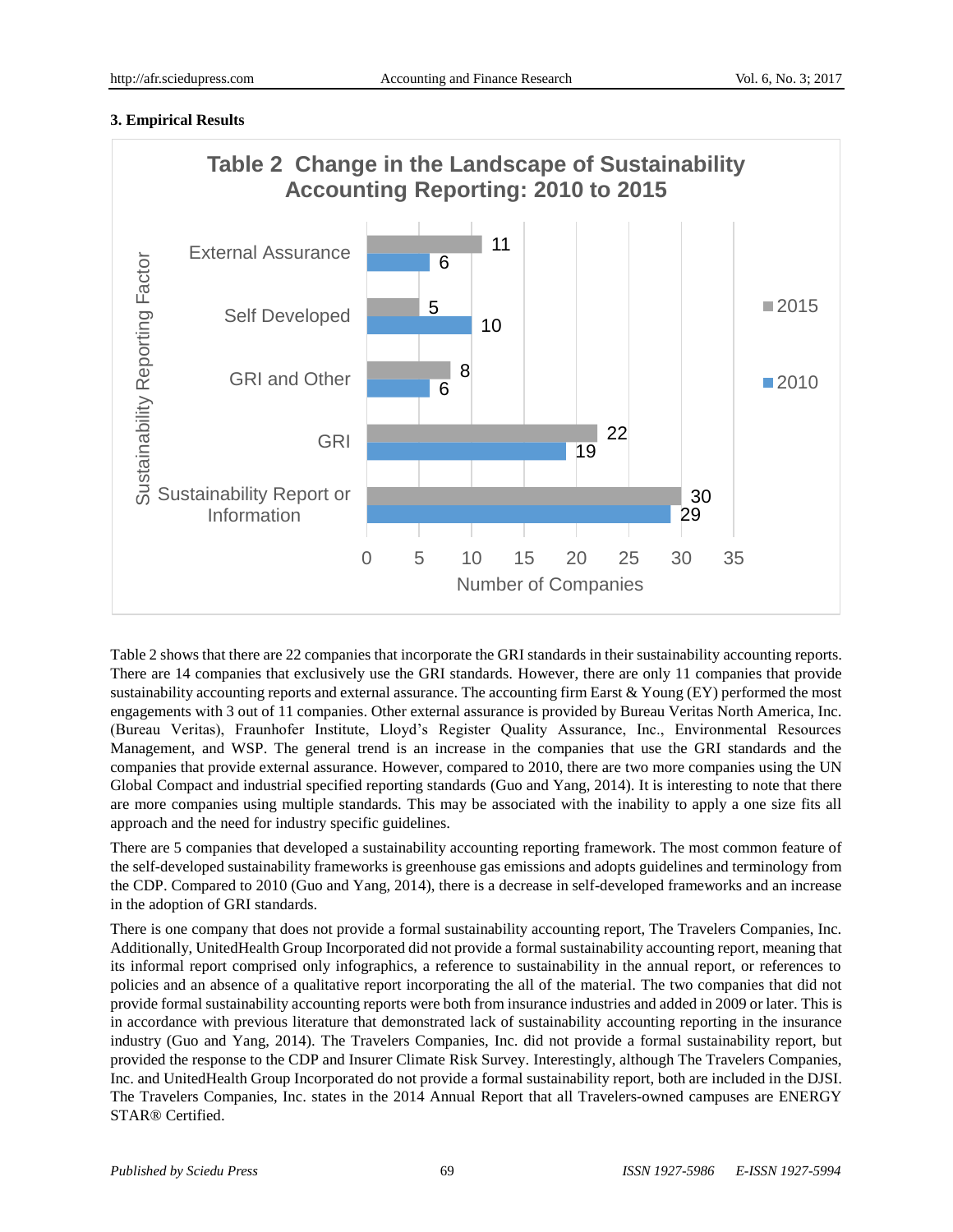All companies provided information on sustainability accounting reporting which is an increase from 96.7% in 2010 (Guo and Yang, 2014). The increasing trend in sustainability accounting reporting demonstrates the perceived value of sustainability accounting reporting. Although the practice is voluntary, all of the Dow 30 companies participate in sustainability accounting reporting in some way.

#### **4. Conclusions**

Although there is improvement and progress in terms of sustainability accounting reporting, there is a lack of research and support as to the effectiveness of sustainability accounting reporting. Substantive sustainability accounting reporting is the first significant and sensible step to begin to expose the extent to which the potential doomsday scenarios are worthy of our attention or not (Gray, 2006). Gray continues to explain that this action and sustainability reporting can potentially lead to the actual "release shareholder value" in the sense that it might lead to activities that ensured shareholders might still be alive. This is an important point and requires a change in the established mindset to one of a longer horizon.

#### **5. Discussions**

One of the limitations of this study is that the research is limited to participants in the Dow 30. This includes only public companies in the U.S. Further research can be conducted in various geographic regions and even on a global scale. Another direction for research includes a survey of the DJSI and RobecoSAM leaders. This again can be stratified by industry, region, and a comprehensive global outlook. By studying the sustainability industry leaders, there will be better insight as to best practices for sustainability accounting reporting in that industry. Additionally, the research will support the need for more industry specific guidelines in sustainability accounting reporting and provide direction for that change.

#### **References**

- Archel, P., Fernández, M. & Larrinaga, C. (2008). The Organizational and Operational Boundaries of Triple Bottom Line Reporting: A Survey. *Environmental management, 41*(1), 106-17. <https://doi.org/10.1007/s00267-007-9029-7>
- Brown, H. S., de Jong, M., & Levy, D. L. (2009). Building institutions based on information disclosure: Lessons from GRI's sustainability reporting. *Journal of Cleaner Production, 17*(6), 571–580. <https://doi.org/10.1016/j.jclepro.2008.12.009>
- Carroll, A. (1999). Corporate social responsibility. *Business and Society, 38*(3), 268-95. <https://doi.org/10.1177/000765039903800303>
- Christofi, A., Christofi, P. & Sisaye, S. (2012). Corporate sustainability: historical development and reporting practices. *Management Research Review, 35*(2), 157-172. <https://doi.org/10.1108/01409171211195170>
- Cohen, J.R., Holder-Webb, L., Nath, L. & Wood, D. (2012). Corporate Reporting of Nonfinancial Leading Indicators of Economic Performance and Sustainability. *Accounting Horizons, 26*(1), 65-90. <https://doi.org/10.2308/acch-50073>
- Coram, P.J., Monroe, G.S. & Woodliff, D.R. (2009). The Value of Assurance on Voluntary Nonfinancial Disclosure: An Experimental Evaluation. *Auditing, 28*(1), 137-151. <https://doi.org/10.2308/aud.2009.28.1.137>
- Elkington, J. (1997). *Cannibals with forks: the triple bottom line of 21st century business*. USA: New Society Publishers.
- Global Reporting Initiative. (2013). *G4 Sustainability Reporting Guidelines*, Version 4. Amsterdam, Netherlands: GRI.
- Gray, R. (2006). Social, environmental and sustainability reporting and organisational value creation? *Accounting, Auditing & Accountability Journal, 19*(6), 793-819. <https://doi.org/10.1108/09513570610709872>
- Gray, R.H. & Milne, M. (2004). Towards reporting on the triple bottom line: mirages, methods and myths, in Henriques, A. and Richardson, J. (Eds), *The Triple Bottom Line: Does it all Add Up?*, Earthscan, London, pp. 70-80.
- Guo, Y. & Yang, D.C. (2014). Sustainability Accounting Reporting: A Survey on 30 U.S. Dow-Jones Companies. *International Journal of Accounting and Taxation, 2*(3), 1-15. <https://doi.org/10.15640/ijat.v2n3a1>